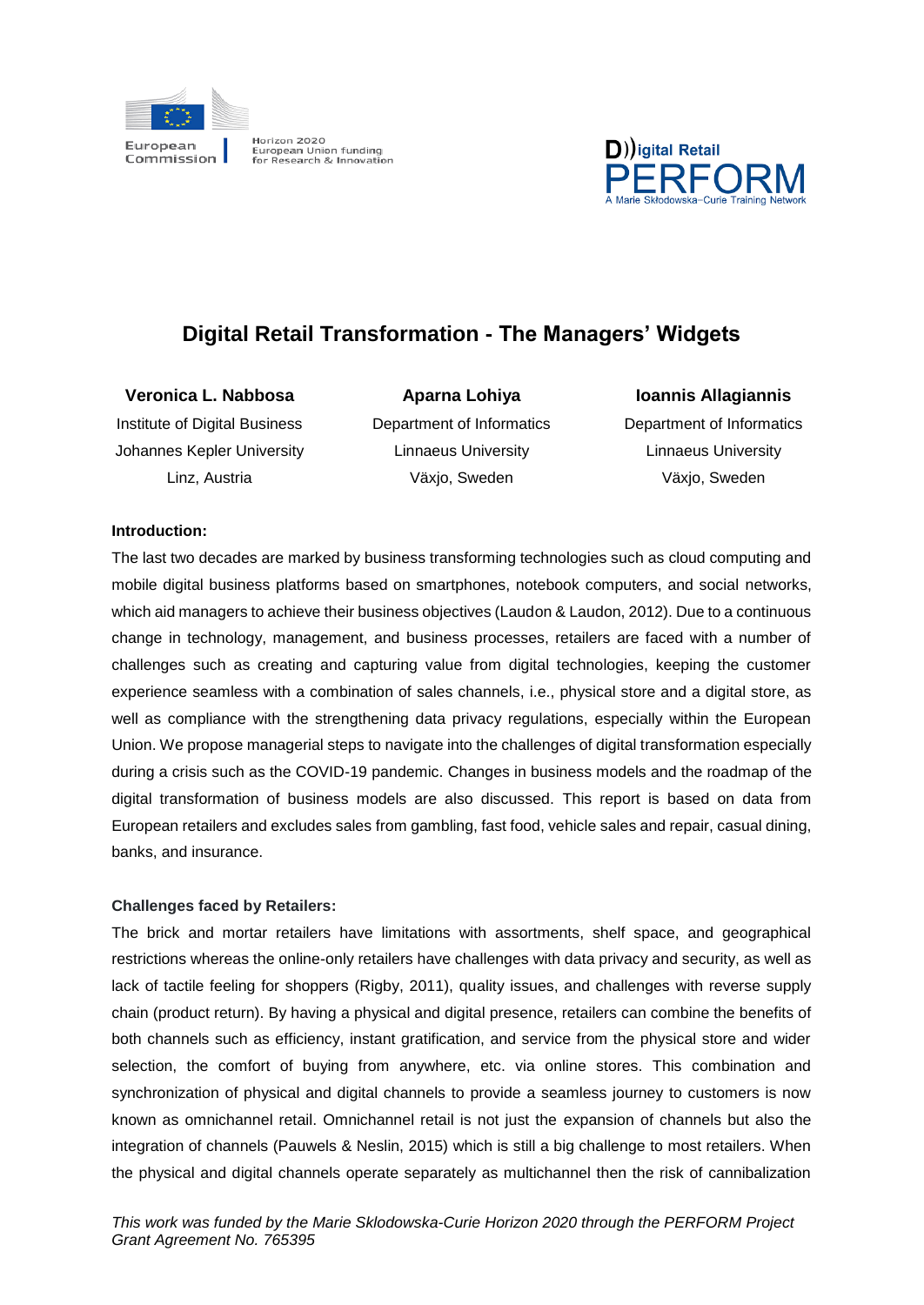



(Kollmann et al., 2012) and other organizational issues arise but when the channels operate as a single entity they serve the brand and provide both the benefits of physical and digital.

In addition to channel integration in order to achieve a seamless customer experience, retailers during their digitalization journey invest in expensive technology and at the same time, they face organizational challenges (Mirsch et al., 2016). This suggests that the retailers have to revamp their whole existing business model in order to survive and thrive in this fast-changing era. The information technology, business model, and compliance to data protection regulations cannot be seen as different domains of the business, but need to be combined together in the digital transformation of the business. While completely digital is still an aspirational goal for many retailers, the pandemic has certainly made it urgent.

#### **Challenges exacerbated by pandemic:**

COVID-19 has reshaped the business landscape and has rapidly brought to the surface previously existing, underlying consumer trends. As the fear of virus spread persists, customers are forming habits and behaviors that will endure beyond this crisis (Jo & Kim, 2020). But the question remains open: do the retailers have systems and services to adapt to this shift? Today, more customers are looking to engage with businesses through digital channels. Online sales across Europe were boosted by the lockdown of non-essential stores in the six main Western European countries. The estimated turnover from these sales by the end of 2020 is £294.192bn, contrary to the original forecast of £249bn. This represents a growth of +31.1% in a single year. Although a recession was projected in 2020-2021 and was likely to reduce online sales, still, online retailers will have sales higher than two years ago. These estimates are based upon (a) continual reductions in coronavirus, with lockdowns of local importance, (b) a serious recession lasting into 2021-22, balanced by government efforts to stimulate the economy, (c) shoppers' enthusiasm for physical stores tempered by the need for masks and social distancing for some months and (d) spending by households that have lost income during the lockdowns or have become redundant afterward is not balanced by additional spending made by the professional classes which have saved money as a result of the lockdowns (Center for Retail Research, 2020).

When COVID-19 struck in December 2019 when the first cases were confirmed in Wuhan, China (Burki, 2020), followed by almost global lockdowns in the early months of 2020 which lasted for more than 6 weeks in many countries, many retailers were reluctant to embark on a digital transformation while those who did, did not give it as much priority as the physical stores. Disaster Recovery Plans (Burki, 2020) to respond to the disruption caused by the COVID-19 pandemic included the digital transformation of many business processes such as transformation or expansion of online sales channels, remote working on computers outside the normal business premises, etc., to facilitate business continuity as well as control the spread of the pandemic. These initiatives included data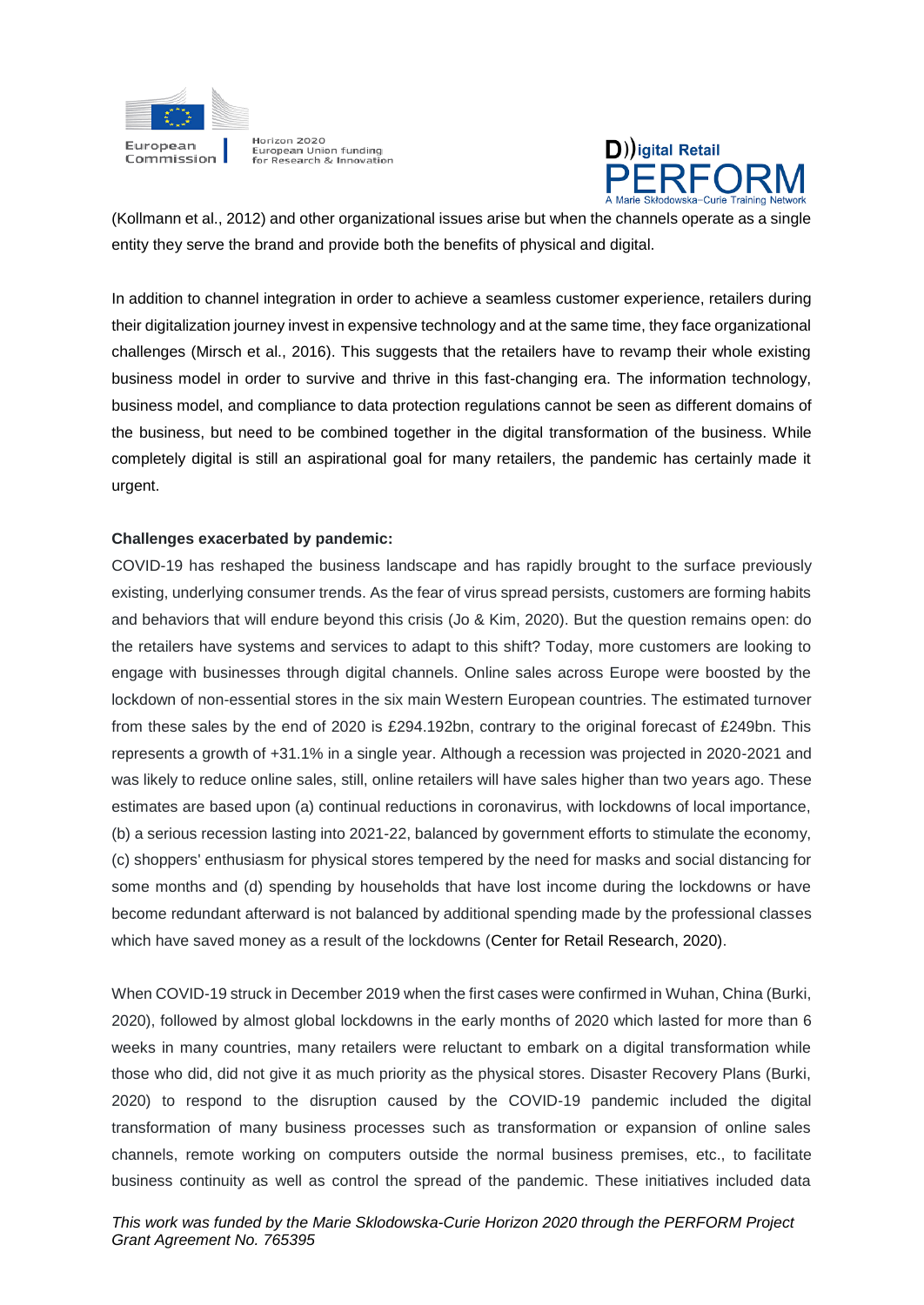



processing activities such as contact tracing for customers and employees, data collection for essential fulfillment of business transactions such as collecting customer's physical addresses to deliver goods purchased online, telephone numbers, and email addresses for verification purposes, to mention but a few. The totals in Table 1 are dominated by the UK, Germany, and France. Table 1 shows that these three countries are expected to make up 82.4% of Western Europe's e-commerce in 2020 (compared to 85.6% in 2018). Britain had the largest online retail sector, whose retail share is expected to grow from 19.2% in 2019 to 25.3% in 2020, and to fall back to 24.3% in 2021 in a more normal year (Table 1).

|                    | 2019     | 2020     | 2021     | <b>Sales Share</b><br>2019 | <b>Sales Share</b><br>2020 (F) | <b>Sales Share</b><br>2021 (F) |
|--------------------|----------|----------|----------|----------------------------|--------------------------------|--------------------------------|
| <b>UK</b>          | £76,036  | £99,308  | £92,266  | 19.4%                      | 26.2%                          | 24.3%                          |
| <b>France</b>      | £46,688  | £59,340  | £58,088  | 10.9%                      | 14.3%                          | 13.8%                          |
| Germany            | £68,484  | £83,693  | £80,680  | 15.9%                      | 19.9%                          | 18.7%                          |
| Spain              | £14.111  | £24.684  | £23.623  | 5.4%                       | 9.9%                           | 9.3%                           |
| <b>Italy</b>       | £10.140  | £15,464  | £15.031  | 3.7%                       | 6.0%                           | 5.8%                           |
| <b>Netherlands</b> | £8.964   | £11.653  | £11.443  | 9.9%                       | 13.1%                          | 12.5%                          |
| <b>Totals</b>      | £224.425 | £294.142 | £281.131 | 12.0%                      | 16.2%                          | 15.3%                          |

## **Table 1. Total Online Retail Sales 2019-2021 (estimate)** (Currency values are Sterling (£) billions)

**[source: estimates by CRR] (F) forecast results.**

Businesses were challenged by striking a balance between offering not only an online sales channel but also integrating technologies to offer a seamless experience, handling overcapacity of orders, technical expertise in logistics, marketing, and so on as well as compliance with data privacy regulations. In this paper, we propose digital transformation widgets in form of a roadmap and organizational safety guidelines, especially for small and medium enterprises.

## **Digitalization of Business Model and Way forward:**

The term business model has been used in the strategy and management literature for a long time but the popularity increased since the late 1990s when the internet technology and information system came into play (Zott et al., 2011). Business models are discussed in various domains such as e-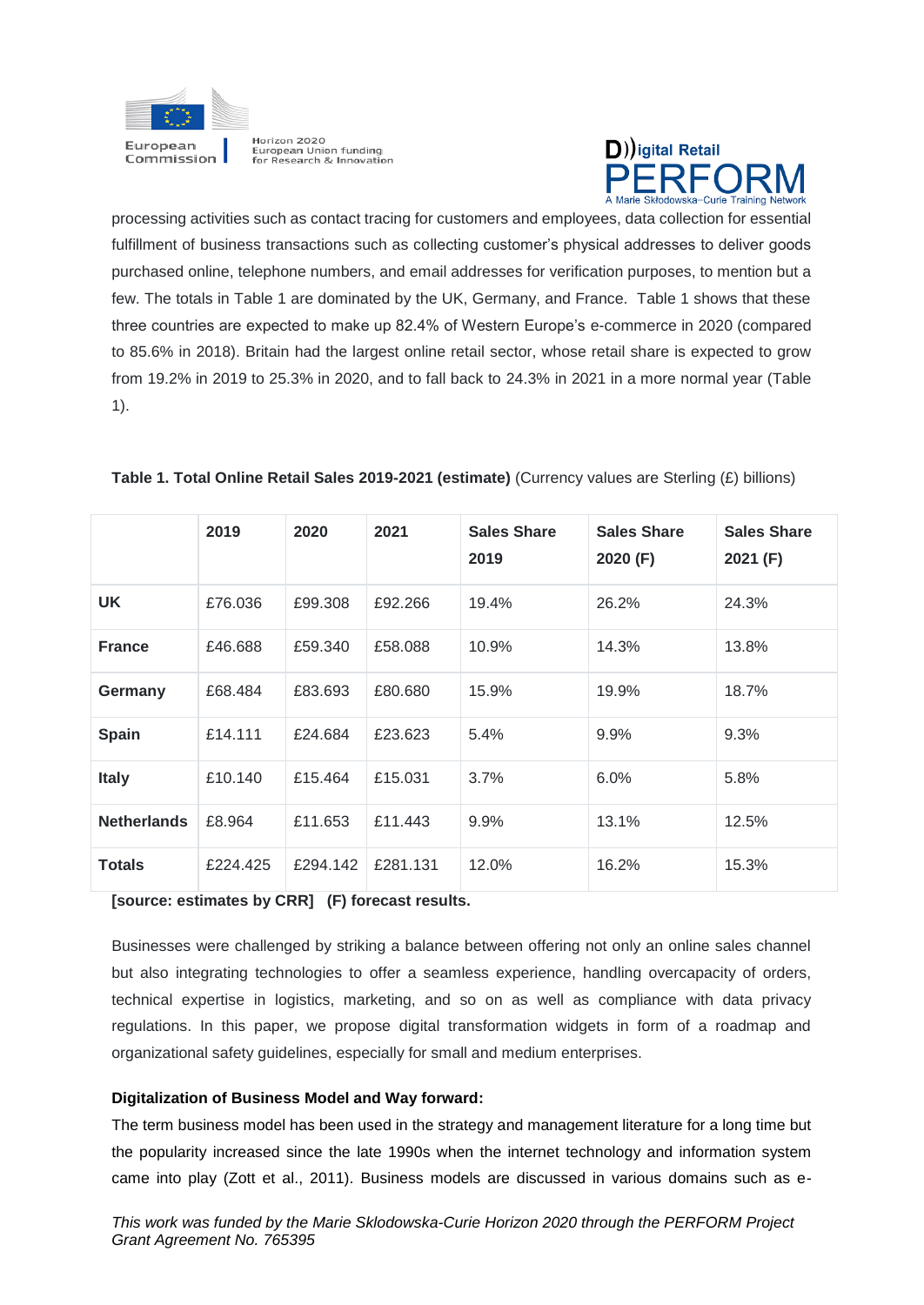



business, strategy, management, information system, etc. so the definition varies based on the context and usage and there is not much consensus about it. The business model serves various functions such as capturing, visualizing, understanding and sharing the business logic (Osterwalder et al., 2005). It provides a common understanding to all the stakeholders involved. Once there is a common view and understanding of the business logic then it is easier to modify it and adapt to the fast-changing market situation and business environment whether it is due to a new technology trend or situation such as a pandemic.

As retail businesses become more omnichannel with a continuous shift of consumers towards online shopping, there is still a large retail market share that small and medium retailers are yet to exploit. The opportunities in the digital marketplace are not exclusively for large corporations but SMEs as well. People still prefer the convenience of buying goods online in order to reduce exposure to possible contraction of the virus. Brick and mortar retailers may consider a digital transition by listening not only to the needs of their consumers but their employees too as a business continuity strategy.

## **Changes in a firm's business model:**

The business model is the most important factor which determines the performance of a company (Afuah & Tucci, 2003). A business model involves the following dimensions: customers, benefits, valueaddition, partners, and financials which mutually reinforce each other (Schallmo & Williams, 2018). Furthermore, because of the uniqueness of each company, many changes can be done in a business model and many new business models can be generated, depending on the specific needs that exist in each period. The types of changes that can be performed in a business model are four according to Cavalcante, Kesting, and Ulhøi (2011), as shown in the following figure (Figure 1) :

| <b>BUSINESS MODEL</b> | • CREATION OF NEW         |
|-----------------------|---------------------------|
| <b>CREATION</b>       | <b>PROCESSES</b>          |
| <b>BUSINESS MODEL</b> | • ADDING NEW              |
| <b>EXTENSION</b>      | <b>PROCESSES</b>          |
| <b>BUSINESS MODEL</b> | • CHANGING EXISTING       |
| <b>REVISION</b>       | <b>PROCESSES</b>          |
| <b>BUSINESS MODEL</b> | • TERMINATING             |
| <b>TERMINATION</b>    | <b>EXISTING PROCESSES</b> |

**Figure 1. Changes in a business model [source: Cavalcante, S., Kesting, P., and Ulhøi, J. 2011]**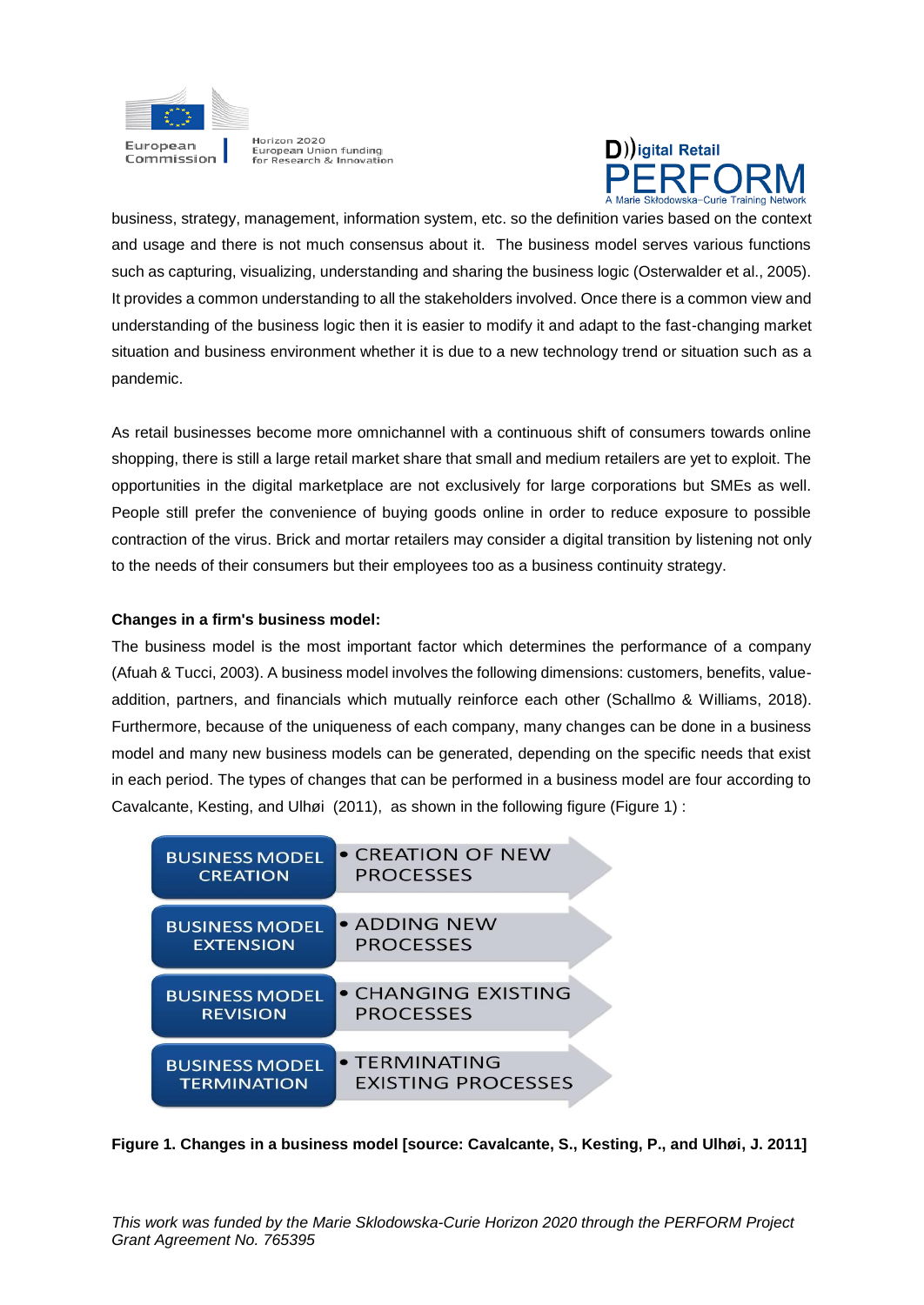



The first type of change is the creation of a Business Model, where new processes are created and included in the firm's business model. A second type is the Business model extension where a firm can add new corporate processes, according to the existing needs. Business model revision is performed in cases that a firm wants to change the existing corporate processes to fit the needs that exist at a given time. Finally, business model termination is a decision in which it is needed the termination of existing business processes. According to the type of change, corporate management can take the appropriate decision in order to identify the corporate needs and initiatives that fit the firm's business model (Figure 2).



## **Roadmap to the digital transformation of business models:**

## **Figure 2. Roadmap to the digital transformation of business models [source: Schallmo, D. and C. Williams, 2018 p.42]**

Schallmo and Williams suggest a roadmap to the digital transformation of business models. This roadmap has five stages and specific actions that a company has to do in order to implement the digital transformation of its business model. We have to consider the fact that every company is unique and needs all of these stages. These stages are translated to their initiatives such as digital reality, digital ambition, digital potential, digital fit, and digital implementation (Schallmo and Williams, 2018).

## *1. Digital Reality*

This stage sketches the existing business model, analyzes the value chain (a set of activities that a firm operating in a specific industry performs in order to deliver a valuable product for the market) and all actors included such as employees, customers, and suppliers. In this stage, the current digital corporate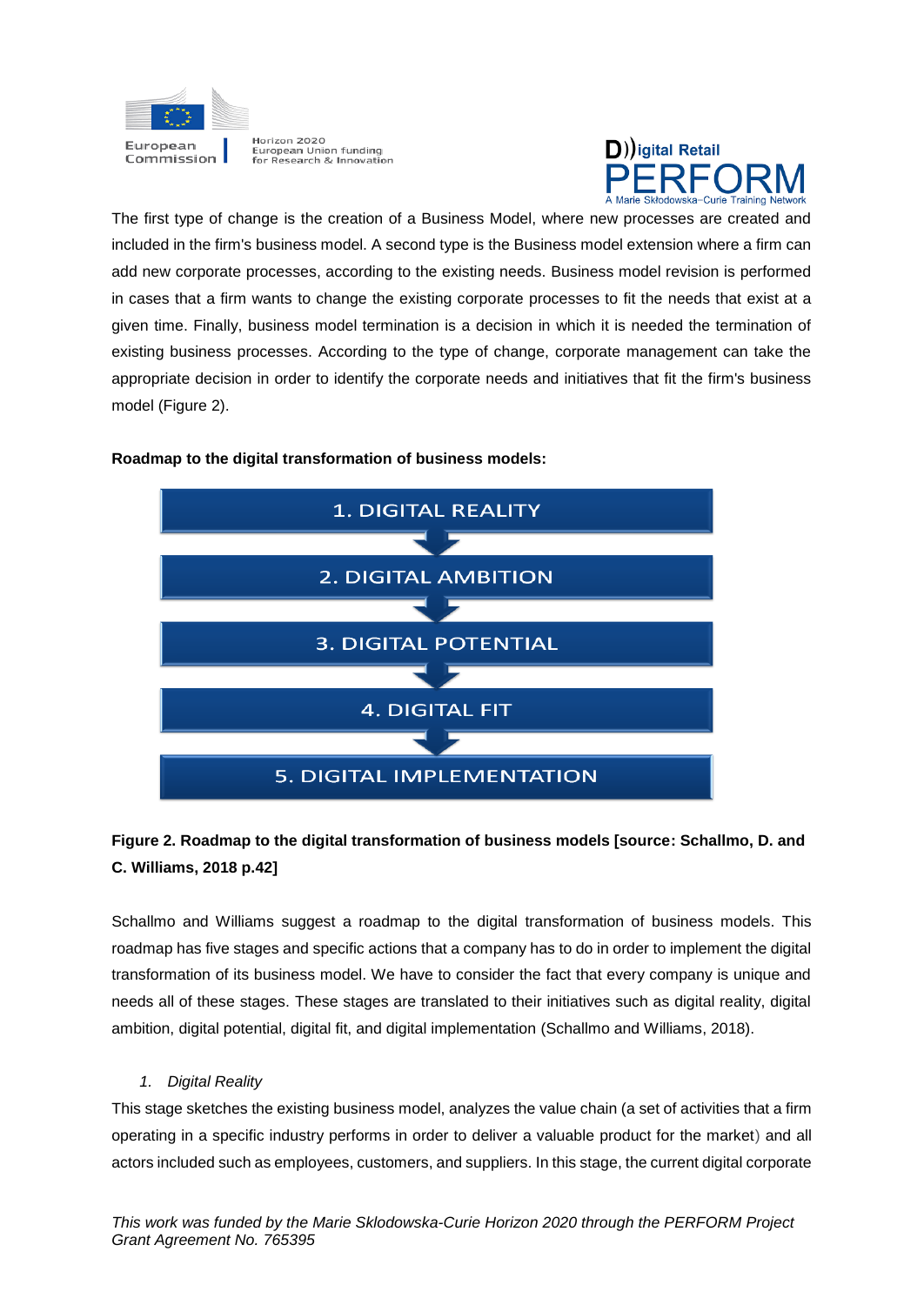



status is designed in every detail. The existing business model dimensions are evaluated and value creation segments are identified, in order to determine the current status. It is of a high importance to understand the digital reality of today's business model because it will provide clear directions for future changes.

## *2. Digital Ambition*

This is where the management has to set the objectives of the business model such as market leadership, customer satisfaction, profit maximization, etc., and also set the priorities of the business model dimensions. The digital ambition stage is the beginning of the new era where the company management lays the foundation of a new digital course within four main pillars such as time, finance, space, and quality (Schallmo and Williams, 2018). Time refers to faster corporate processes, finance refers to cost savings and increase of sales, space refers to corporate automation and networking and quality refers to product and process quality. All the above mentioned elements can be prioritized according to specific corporate needs and goals.

## *3. Digital Potential*

In this stage, a collection of best practices for digital transformation takes place. Digital transformation enablers and the design of the future digital business model options are identified. In this stage, digital transformation enablers such as digital data, business automation, business networking, and digitalization of customer communication are set in a detailed mode. The options for future digital business model design are available for discussion, allowing management to take the appropriate decision for the future applications and services that can be used. Cutting-edge technologies are explored on how they how can be utilized.

## *4. Digital Fit*

Suitable options for customer requirements and corporate objectives are evaluated. For example, will the digitalization of all sales activities increase profitability? If so, the company will invest in the digital transformation of all sales activities and vice versa. At this stage, all customer requirements must be analyzed and evaluated. Management needs to take the appropriate decision by combining and prioritizing the current and future customer needs in terms of how digital technology can serve customers better.

## *5. Digital Implementation.*

In the last stage finalization and implementation of the business model is taking place. Corporate management designs digital customer experience. A digital value network is very important for corporate initiatives as well as the integration of all corporate business partners in the business digitalization process, these are parts of digital implementation. Attention should also be given to the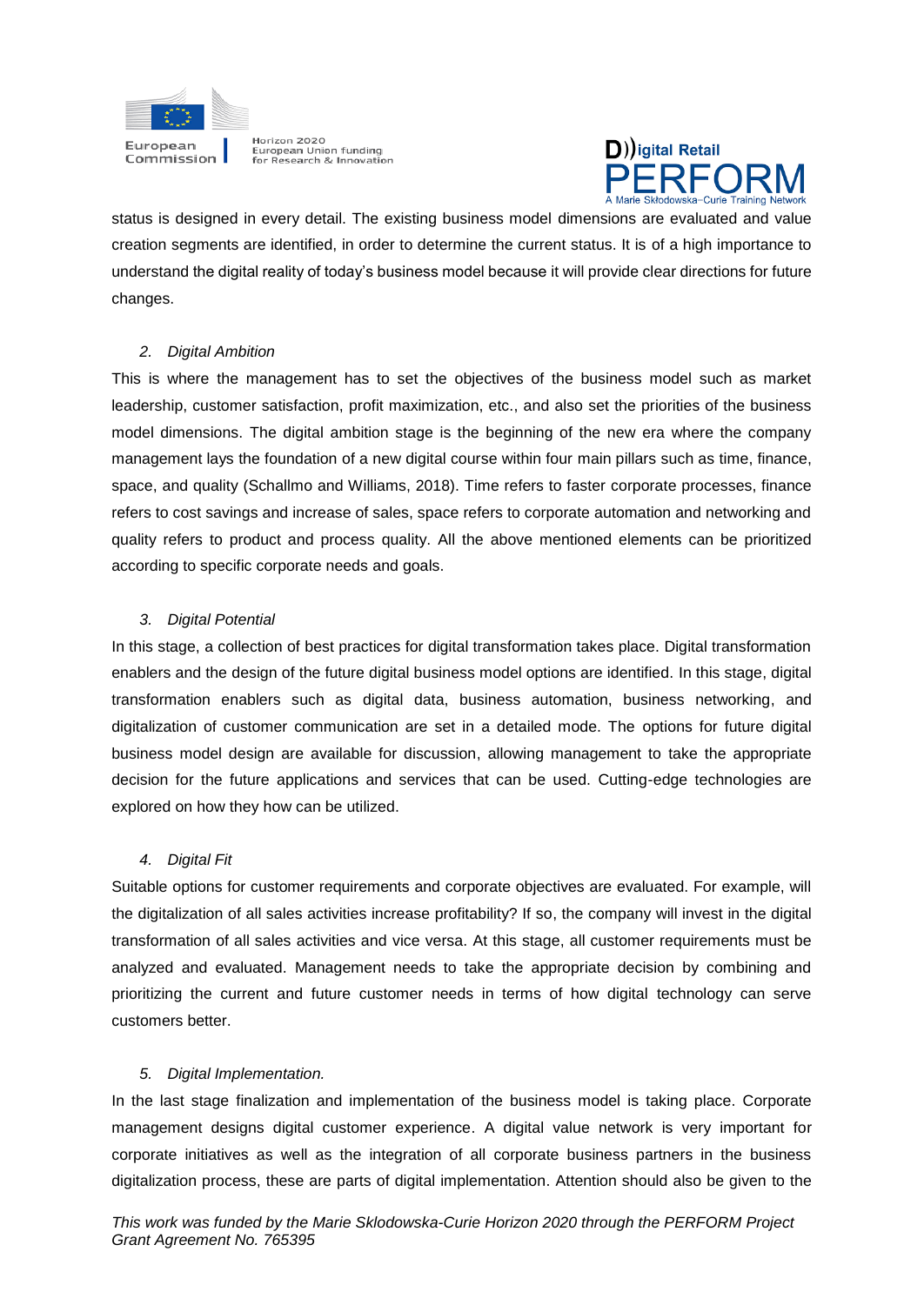



corporate recourses and skills that are required in order to achieve a successful digital transformation of business model.

All of these stages are not easy and must be made very carefully. Management has to be sure that they have followed each step from the beginning, in every detail, in order to proceed to the next one.

## **Data Privacy Compliance:**

It is not unexpected that the topic of data protection is discussed here. Most businesses have significantly addressed this topic by reinforcing it in their business ethical codes of conduct to demonstrate good governance and compliance while others had no option but to embrace the new General Data Protection Regulation in Europe (GDPR). The European Commission officially implemented the General Data Protection Regulation (GDPR) on 25th May 2018. Companies risk paying a potential fine between 2% to 4% of their global revenue upon conviction of GDPR. Administrative fines for violating data privacy regulations have increased from 1 to 340 between July 2018 and August 2020 in amounts of €400,000 to €490,674,282 (GDPR Enforcement Tracker, 2020).

Strategically, it's necessary to think about value creation during the digital transformation as supported by Woodard, and West, (2010). Not only business objectives such as competitiveness to maintain a profitable market share by offering a superior product or service, customer satisfaction, etc. are important but other governance, risk management, and compliance aspects. There are many challenges relating to GDPR such as comprehending the regulation itself, its implementation, and compliance monitoring. While there is no one size fits all when it comes to data privacy compliance, we would like to recommend the official European GDPR Compliance Checklist (2020) which provides substantial definitions for starters. In addition to that, companies need to offer comprehensive training on data protection. Data protection is not the responsibility of the IT department staff only; it should be integrated into all the company's processes and departments.

## **Conclusion:**

All this above mentioned volatile situation in the global economy, along with the people's fear of the pandemic spreading, result in the reaction of the business world. Especially many small and medium enterprises in the retail sector show a shift towards the online market. Brick and mortar retailers find it difficult to maintain profitability while operating under restrictions or have the obligation to keep their physical stores closed. The online market has no restrictions and on the contrary, consumers find a way out in that direction. Digitalization of business probably has many challenges to be considered and addressed, however, if the right path is followed, obstacles are eliminated. Especially the desperation for the future of small and medium enterprises is proposed to be addressed by changing their business model by implementing a digital transformation. A successful digitalization of the business model can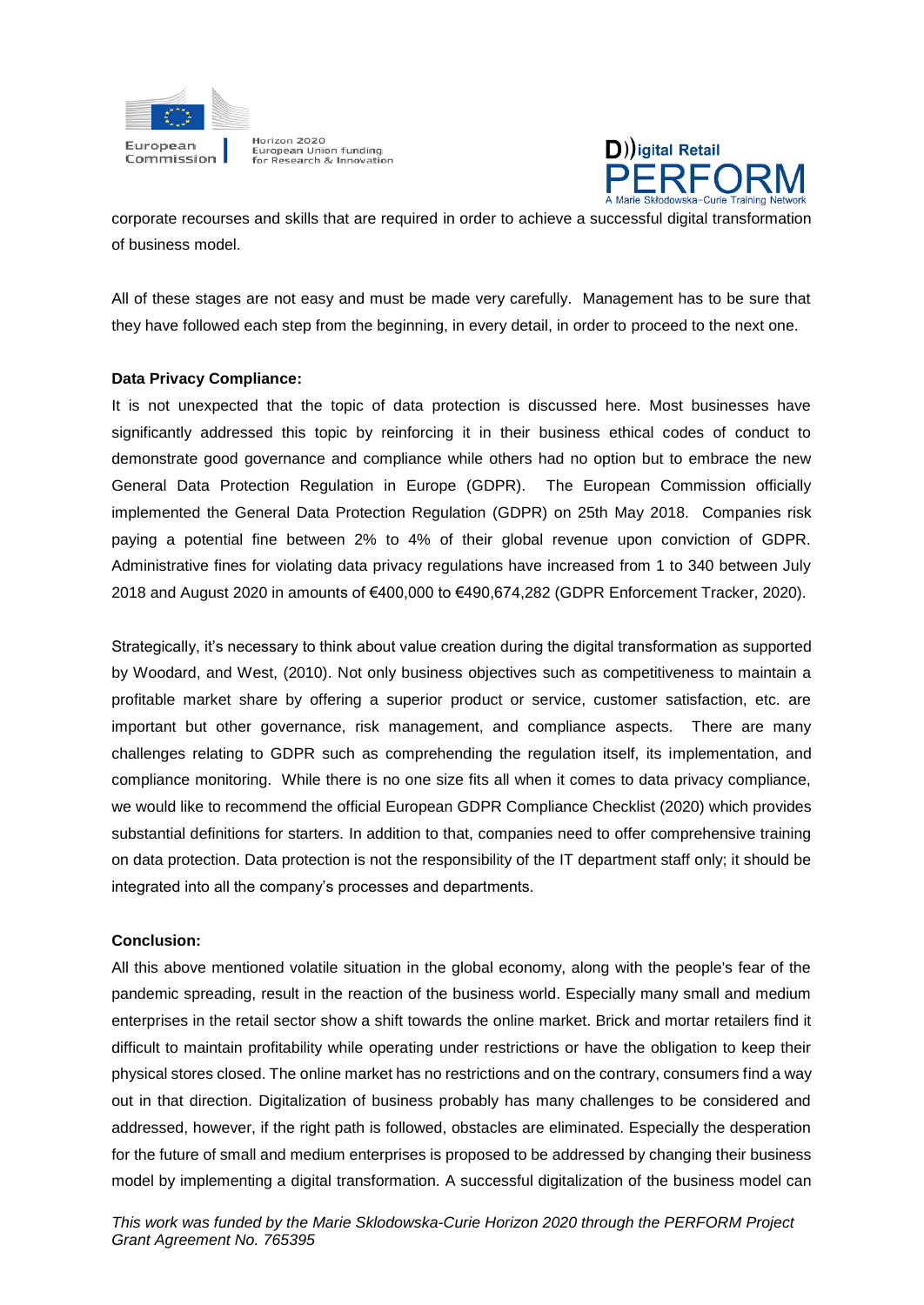



help retailers to increase profits and sales through digital channels. Most of the extant studies focus on the business model and the compliance in separate ways but here we present the compliance checklist as a part of the digital business model, as with digitalization the data privacy is of much more importance and it should be included in digitalization journey.

#### **Acknowledgement:**

We acknowledge the intellectual support offered by Professors Anita Marijamdotter from the Department of Informatics at Linnaeus University Växjo, Sweden and Nevin Mutlu from TU Eindhoven, The Netherlands who are who part of the PERFORM Project's Research Committee.

#### **References:**

Afuah, A., & Tucci, C. L. (2003). Internet business models and strategies: Text and cases (Vol. 2). New York: McGraw-Hill.

Burki, T. (2020). The origin of SARS-CoV-2. The Lancet Infectious Diseases, 20(9), 1018-1019.

- Cavalcante, S., Kesting, P., & Ulhøi, J. (2011). Business model dynamics and innovation:(re) establishing the missing linkages. Management decision.
- Center for Retail Research. Online: UK, Europe & N. America 2020 estimates. Retrieved 2020, December 9 from URL<https://www.retailresearch.org/online-retail.html>
- CMS Hasche Sigle Partnerschaft von Rechtsanwälten und Steuerberatern mbB 2020. GDPR Enforcement Tracker - list of GDPR fines. GDPR Enforcement Tracker.

GDPR compliance checklist. gdpr.eu. Retrieved 2020, December 9 from UR[L https://gdpr.eu/checklist/](https://gdpr.eu/checklist/)

- GDPR Enforcement Tracker. enforcementtracker.com. Retrieved 2020, December 9 from URL <https://www.enforcementtracker.com/>
- Jo, H., Shin, E. & Kim, H. (2020). Changes in Consumer Behaviour in the Post-COVID-19 Era in Seoul, South Korea. Sustainability 2021,13,136. https://dx.doi.org/10.3390/su13010136
- Kollmann, T., Kuckertz, A., & Kayser, I. (2012). Cannibalization or synergy? Consumers' channel selection in online-offline multichannel systems. Journal of Retailing and Consumer Services, 19(2), 186–194. https://doi.org/10.1016/j.jretconser.2011.11.008
- Laudon, K. C., & Laudon J.P., (2012). Management information systems: Managing the digital firm. Pearson Education India.
- Mirsch, T., Lehrer, C., & Jung, R. (2016). Channel integration towards omnichannel management: A literature review. Pacific Asia Conference on Information Systems, PACIS 2016 - Proceedings.
- Osterwalder, A., Pigneur, Y., & Tucci, C. L. (2005). Clarifying Business Models: Origins, Present, and Future of the Concept. Communications of the Association for Information Systems, 16(May). https://doi.org/10.17705/1cais.01601
- Pauwels, K., & Neslin, S. A. (2015). Building With Bricks and Mortar: The Revenue Impact of Opening Physical Stores in a Multichannel Environment. Journal of Retailing, 91(2), 182–197.

*This work was funded by the Marie Sklodowska-Curie Horizon 2020 through the PERFORM Project Grant Agreement No. 765395*